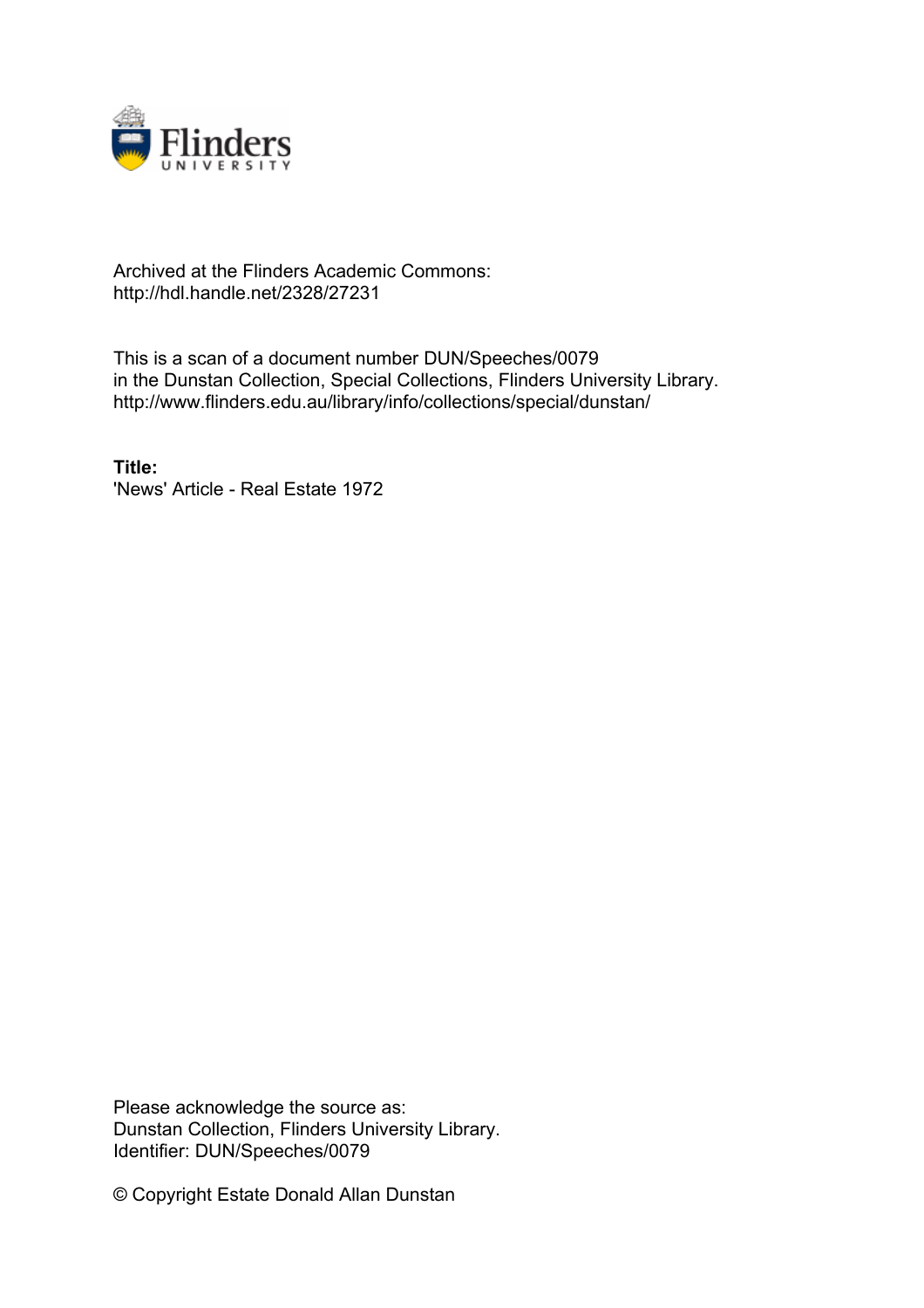NEWS ARTICLE BY THE PREMIER, MR. DUNSTAN.

## REAL E5TATE - 1972.

Provided there is sufficient economic stimulus from the Commonwealth Government, 5outh Australia can look forward to a further year of expansion in housing and real estate development in 1972.

The Housing Trust intends to maintain the pace of its home and factory building programmes and to give new emphasis to improved design standards.

We are, however, restricted in what we can do by the base amount of funds made available by the Federal Government under the Commonwealth-States housing arrangement.

The recent change in interest rates was of some assistance but the States are still restricted to the same base amount provided five years ago.

Since then costs have risen markedly thereby reducing the amount of housing which can be built.

This is one area in which Federal stimulus would provide immediate economic and social benefits.

In the private sector the Government accepts that conservation principles must be recognised in any development programmes.

Accordingly the Planning and Development Act will be amended next year to make absolutely mandatory the minimum ID acre size and 300 foot frontage for allotments within the Hills Face Zone.

Another area of Governmental anxiety is the way in which land prices for private building have been ppiralling.